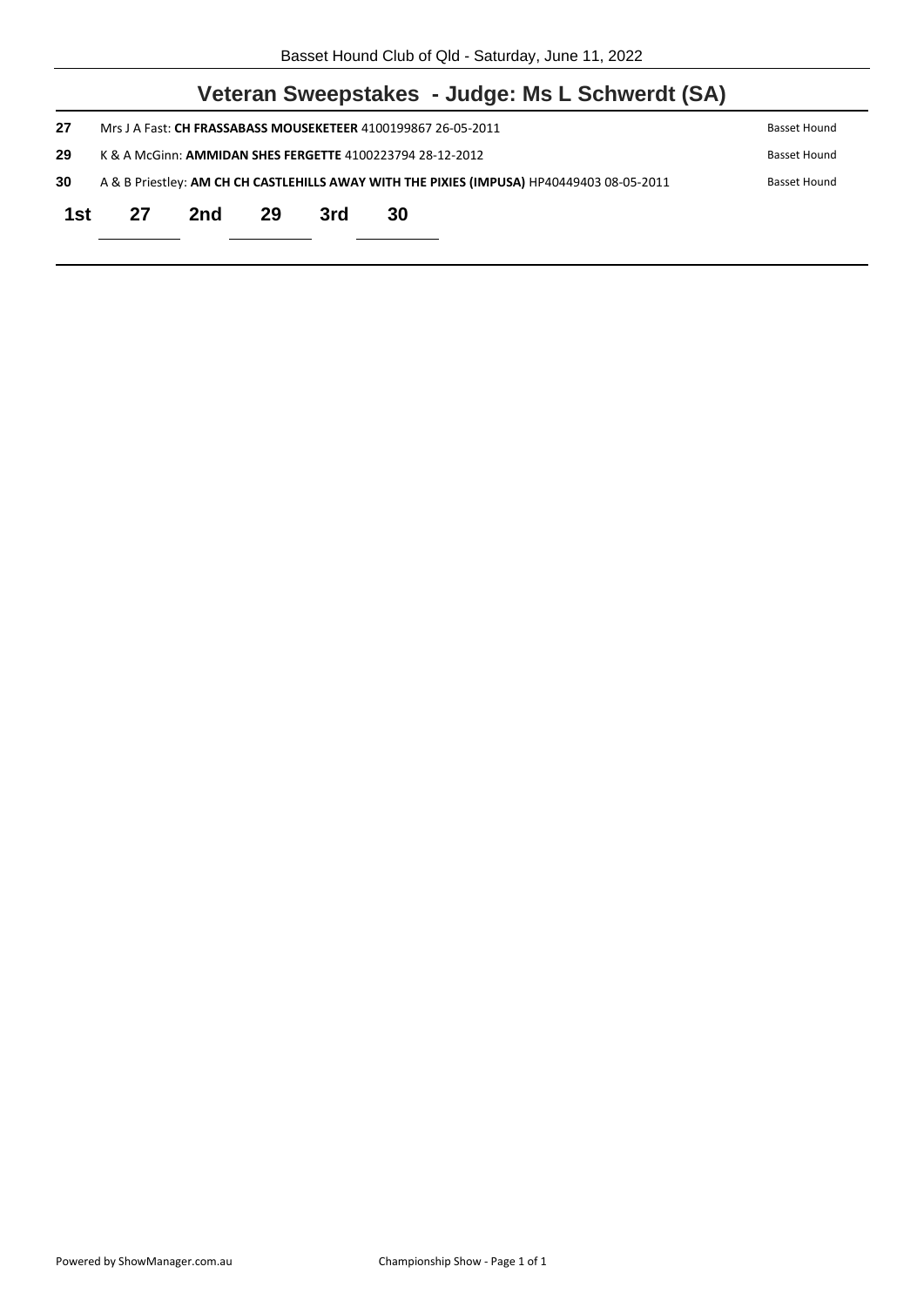#### **Best Head - Judge: Ms L Schwerdt (SA)**

| 18           |  | Priestley AH&BJ: CH DUNSCREKA BLACK CAVIAR 2100441688 11-11-2015 | Basset Hound        |
|--------------|--|------------------------------------------------------------------|---------------------|
| 14           |  | Mrs J A Fast: CH AMMIDAN IM DANNIELLE 4100325835 17-07-2019      | Basset Hound        |
| 13           |  | Ms N Breeze: CH WELLINGTESS ZEODIAC STAR 3100397975 05-09-2019   | <b>Basset Hound</b> |
| 5            |  | Priestley AH&BJ: CH DUNSCEKA KYE 2100441685 11-11-2015           | Basset Hound        |
| 4            |  | Priestley A&Mrs B: AMMIDAN FF JAYSON 4100312399 05-09-2018       | Basset Hound        |
| $\mathbf{2}$ |  | Miss N Ellis: ARDENMYST BENNY 4100338587 05-06-2020              | <b>Basset Hound</b> |

## **Best Gait - Judge: Ms L Schwerdt (SA)**

| 1st          | 14                                                                                 | 2nd | 3rd |  |  |  |  |
|--------------|------------------------------------------------------------------------------------|-----|-----|--|--|--|--|
| 14           | Mrs J A Fast: <b>CH AMMIDAN IM DANNIELLE</b> 4100325835 17-07-2019<br>Basset Hound |     |     |  |  |  |  |
| 13           | Ms N Breeze: CH WELLINGTESS ZEODIAC STAR 3100397975 05-09-2019<br>Basset Hound     |     |     |  |  |  |  |
| 5            | Priestley AH&BJ: CH DUNSCEKA KYE 2100441685 11-11-2015<br>Basset Hound             |     |     |  |  |  |  |
| $\mathbf{2}$ | Miss N Ellis: ARDENMYST BENNY 4100338587 05-06-2020<br>Basset Hound                |     |     |  |  |  |  |

## **Best Front - Judge: Ms L Schwerdt (SA)**

| $\mathbf{2}$ |                                                                                         |     | Miss N Ellis: ARDENMYST BENNY 4100338587 05-06-2020                   |  | Basset Hound        |  |  |
|--------------|-----------------------------------------------------------------------------------------|-----|-----------------------------------------------------------------------|--|---------------------|--|--|
| 4            |                                                                                         |     | Priestley A&Mrs B: AMMIDAN FF JAYSON 4100312399 05-09-2018            |  | Basset Hound        |  |  |
| 5            |                                                                                         |     | Priestley AH&BJ: CH DUNSCEKA KYE 2100441685 11-11-2015                |  | Basset Hound        |  |  |
| 13           |                                                                                         |     | Ms N Breeze: <b>CH WELLINGTESS ZEODIAC STAR</b> 3100397975 05-09-2019 |  | <b>Basset Hound</b> |  |  |
| 14           |                                                                                         |     | Mrs J A Fast: CH AMMIDAN IM DANNIELLE 4100325835 17-07-2019           |  | <b>Basset Hound</b> |  |  |
| 18           | Priestley AH&BJ: CH DUNSCREKA BLACK CAVIAR 2100441688 11-11-2015<br><b>Basset Hound</b> |     |                                                                       |  |                     |  |  |
| 27           |                                                                                         |     | Mrs J A Fast: CH FRASSABASS MOUSEKETEER 4100199867 26-05-2011         |  | <b>Basset Hound</b> |  |  |
| 1st          | 14                                                                                      | 2nd | 3rd                                                                   |  |                     |  |  |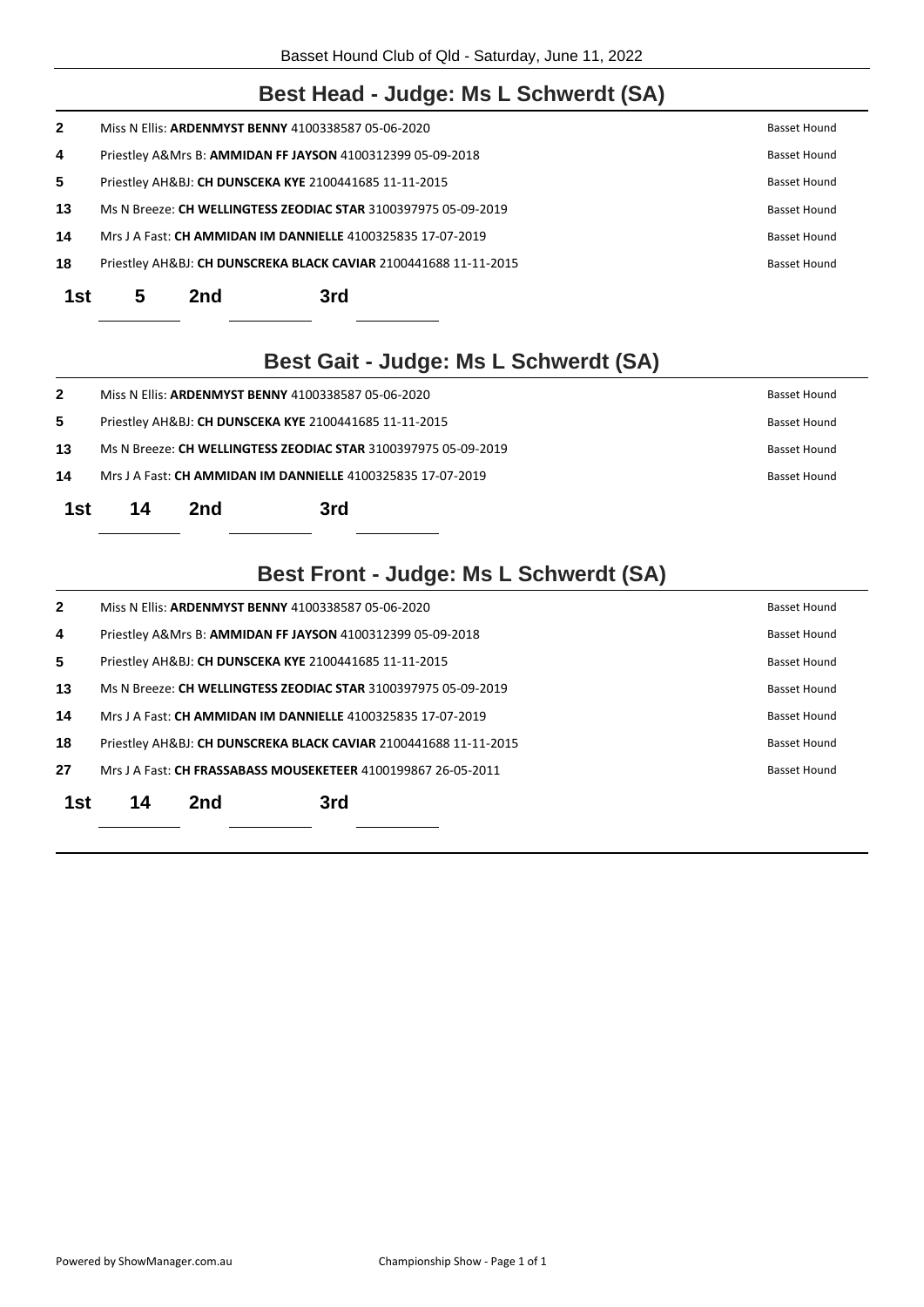|                       | <b>Group 4 - Hound Group</b>                                                                                                       | 18           | Class 10a - Australian Bred Bitch<br>Priestley AH&BJ: CH DUNSCREKA BLACK CAVIAR |                                                                                                                                                                                                        |    |                                             |                                                                                                              |  |
|-----------------------|------------------------------------------------------------------------------------------------------------------------------------|--------------|---------------------------------------------------------------------------------|--------------------------------------------------------------------------------------------------------------------------------------------------------------------------------------------------------|----|---------------------------------------------|--------------------------------------------------------------------------------------------------------------|--|
|                       | Ms L Schwerdt (SA)                                                                                                                 | Absent       |                                                                                 |                                                                                                                                                                                                        |    | Castlehill'S Away With The Pixies (Imp Usa) | 2100441688 11-11-2015: Ch Ammidan Duke Eric - Am/A Ch                                                        |  |
| Start Time:           |                                                                                                                                    | 19           |                                                                                 |                                                                                                                                                                                                        |    |                                             | K & A McGinn: AMMIDAN CC BELLA DONNA 4100309988                                                              |  |
|                       | <b>Basset Hound</b>                                                                                                                | $1st*$       | Our Arabella                                                                    |                                                                                                                                                                                                        |    |                                             | 13-06-2018: Ch Earlingford Postman Pat - Ch Ammidan Just                                                     |  |
|                       | Class 1 - Baby Puppy Dog                                                                                                           | 20           |                                                                                 | K & A McGinn: AMMIDAN WHY MISS ARABELLA<br>4100351548 16-02-2021: Aust Ch Ammidan Farr Lancelot -                                                                                                      |    |                                             |                                                                                                              |  |
| 8                     | PATRICE JOHANSEN & MR B MANGELSDORF: YARRAMBA<br>CAUGHT IN THE ACT 3100445237 05-01-2022: Ch Bassbarr                              | 2nd          | Ammidan Cc Bella Rosa                                                           |                                                                                                                                                                                                        |    |                                             |                                                                                                              |  |
| $1st*$                | Donald Sutherland (Imp Uk) - Yarramba Ciao Bella (Ai)                                                                              | 21           |                                                                                 |                                                                                                                                                                                                        |    |                                             | K & A McGinn: AMMIDAN WHY MISS PRICILLA<br>4100351549 16-02-2021: Aust Ch Ammidan Farr Lancelot -            |  |
| 1                     | Class 4 - Junior Dog<br>K & A McGinn: AMMIDAN XCEL ARTHUR 4100354957 22-                                                           | 3rd          | Ammidan Cc Bella Rosa                                                           |                                                                                                                                                                                                        |    |                                             |                                                                                                              |  |
| $1st*$                | 04-2021: Aust Ch Ammidan Farr Lancelot - Ammidan Cc                                                                                |              | Class 11a - Open Bitch                                                          |                                                                                                                                                                                                        |    |                                             |                                                                                                              |  |
|                       | <b>Bella Donna</b><br><b>Class 5 - Intermediate Dog</b>                                                                            | 22<br>3rd    |                                                                                 | Priestley AH&BJ: CH DUNSCREKA DUCHESS ERICA<br>2100441689 11-11-2015: Ch Ammidan Duke Eric - Am/A Ch<br>Castlehill'S Away With The Pixies (Imp Usa)<br>K & A McGinn: AMMIDAN AH NATASHA 4100290412 03- |    |                                             |                                                                                                              |  |
| $\overline{2}$        | Miss N Ellis: ARDENMYST BENNY 4100338587 05-06-2020:                                                                               | 23           |                                                                                 |                                                                                                                                                                                                        |    |                                             |                                                                                                              |  |
| 1st                   | Ammidan Cc Bella Fonte (Ai) - Ardenmyst Exquisite Trinity                                                                          |              | Catarina                                                                        |                                                                                                                                                                                                        |    |                                             | 04-2017: Ch Ammidan King Of Clubs (Ai) - Ammidan                                                             |  |
| 3                     | <b>Class 10 - Australian Bred Dog</b><br>Mrs R Bing: CH LANDWELL BUSTER 2100470361 30-01-                                          | 24           |                                                                                 |                                                                                                                                                                                                        |    |                                             | K & A McGinn: AMMIDAN CC BELLA ROSA 4100309987 13-<br>06-2018: Ch Earlingford Postman Pat(NzI) - Ch Ammidan  |  |
| 1st                   | 2017: Sup.Ch.Beauchasseur Austin (Ai) - Ch Neut. Ch.                                                                               | 2nd          | Just Our Arabella                                                               |                                                                                                                                                                                                        |    |                                             |                                                                                                              |  |
| 4                     | <b>Beauchasseur Sweet Dreams</b><br>Priestley A&Mrs B: AMMIDAN FF JAYSON 4100312399 05-                                            | 25<br>$1st*$ |                                                                                 |                                                                                                                                                                                                        |    |                                             | K & A McGinn: AMMIDAN QUE LIGHTNING 4100340278<br>12-05-2020: Ammidan Cc Bella Fonte - Ammidan Gg Cedar      |  |
| 2nd                   | 09-2018: Ch Dunsceka Kye - Ch Ammidan Jay Jay                                                                                      |              |                                                                                 |                                                                                                                                                                                                        |    |                                             |                                                                                                              |  |
|                       | Class 11 - Open Dog                                                                                                                | Ch           | 25                                                                              | Pts                                                                                                                                                                                                    | 19 | Res                                         | 19                                                                                                           |  |
| 5                     | Priestley AH&BJ: CH DUNSCEKA KYE 2100441685 11-11-<br>2015: Ch Ammidan Duke Eric - Am/A Ch Castlehill'S Away                       |              | BOB 25 Bitch Pts                                                                |                                                                                                                                                                                                        | 25 | R/Up                                        | 1 Dog                                                                                                        |  |
| 1st                   | With The Pixies (Imp Usa)                                                                                                          | 26           | Class 18 - Neuter Dog                                                           |                                                                                                                                                                                                        |    |                                             | Mrs J A Fast: CH NEUT CH FRASSABASS FORTUNATE SON                                                            |  |
| 6<br>2nd              | K & A McGinn: AMMIDAN CC BELLA FONTE 4100309989<br>13-06-2018: Ch Earlingford Postman Pat (Nzl) - Ch.<br>Ammidan Just Our Arabella | 1st          | 4100199870 26-05-2011: Gd Ch Ammidan Benjaman - Ch<br>Ammidan Ea Cleopatra      |                                                                                                                                                                                                        |    |                                             |                                                                                                              |  |
| Ch                    | 1<br>11<br>5<br>Pts<br>Res                                                                                                         | Neuter       | 26                                                                              | Pts                                                                                                                                                                                                    | 6  |                                             |                                                                                                              |  |
|                       | Class 1a - Baby Puppy Bitch                                                                                                        | 27           | Class 18a - Neuter Bitch                                                        |                                                                                                                                                                                                        |    |                                             | Mrs J A Fast: CH FRASSABASS MOUSEKETEER 4100199867                                                           |  |
| $\overline{7}$<br>1st | MRS MAJELLA WEBB: YARRAMBA CAUGHT ON FILM<br>3100445228 05-01-2022: Ch Bassbarr Donald Sutherland                                  | $1st*$       | Cleopatra                                                                       |                                                                                                                                                                                                        |    |                                             | 26-05-2011: Gr Ch Ammidan Benjaman - Ch Ammidan Ea                                                           |  |
|                       | (Imp Uk) - Yarramba Ciao Bella (Ai)<br>Class 4a - Junior Bitch                                                                     | 28           |                                                                                 |                                                                                                                                                                                                        |    |                                             | Mrs R Bing: CH NEUT. CH. BEAUCHASSEUR SWEET DREAMS<br>5100087269 20-04-2015: Am. Gr Ch. Ch. Topsfield-Sanchu |  |
| 9                     | K & A McGinn: AMMIDAN VEE JIPSY 4100349605 10-01-                                                                                  | 2nd          | Cannoli (Imp Usa) - Ch. Beauchasseur Mustsng Sally                              |                                                                                                                                                                                                        |    |                                             |                                                                                                              |  |
| 1st                   | 2021: Ammidan Cc Bella Fonte - Ch Ammidan Jay Jay                                                                                  | Neuter       | 27                                                                              | Pts                                                                                                                                                                                                    | 7  | Res                                         | 28                                                                                                           |  |
| 40<br>Absent          | K & A McGinn: AMMIDAN BLACK BETTY 4100353081 19-<br>03-2021: Ammidan Cc Bella Fonte - Ammidan Hey Penny                            |              | BNOB 27 Bitch                                                                   | Pts                                                                                                                                                                                                    | 8  | R/Up                                        | 28 Bitch                                                                                                     |  |
| 11<br>Withdrawn       | K & A McGinn: AMMIDAN XCEL RACQUEL 4100354955 22-<br>04-2021: Aust Ch Ammidan Farr Lancelot - Ammidan Cc<br>Bella Donna            |              |                                                                                 |                                                                                                                                                                                                        |    |                                             |                                                                                                              |  |
|                       | Class 5a - Intermediate Bitch                                                                                                      |              |                                                                                 |                                                                                                                                                                                                        |    |                                             |                                                                                                              |  |
| 12                    | Mrs R Bing: CH. CAYUGARIDGE DORA 2100534491 02-01-<br>2020: Sup.Ch.Beauchasseur Austin (Ai) - Ch Beauchasseur<br>Fru Choc          |              |                                                                                 |                                                                                                                                                                                                        |    |                                             |                                                                                                              |  |
| 43<br>Absent          | Ms N Breeze: CH WELLINGTESS ZEODIAC STAR 3100397975<br>05 09 2019: Ch Earlingford Postman Pat Ch Wellingtess<br>Yes Coffee Cream   |              |                                                                                 |                                                                                                                                                                                                        |    |                                             |                                                                                                              |  |
| 14<br>$1st^*$         | Mrs J A Fast: CH AMMIDAN IM DANNIELLE 4100325835 17-<br>07-2019: Ammidan Cc Bella Fonte (Ai) - Ch Ammidan Queen<br>Of Hearts (Ai)  |              |                                                                                 |                                                                                                                                                                                                        |    |                                             |                                                                                                              |  |
| 15<br>3rd             | K & A McGinn: AMMIDAN LEI LYNETTE 4100330478 06-11-<br>2019: Ammidan Cc Bella Fonte - Ch Ammidan Cee Caitey                        |              |                                                                                 |                                                                                                                                                                                                        |    |                                             |                                                                                                              |  |
| 16                    | K & A McGinn: AMMIDAN QUE STORMY 4100340277 12-<br>05-2020: Ammidan Cc Bella Fonte - Ammidan Gg Cedar                              |              |                                                                                 |                                                                                                                                                                                                        |    |                                             |                                                                                                              |  |
| 17<br>2nd             | K & A McGinn: AMMIDAN UR WILLETTE 4100347819 27-<br>11-2020: Ammidan Cc Bella Fonte - Dunscreka Willow                             |              |                                                                                 |                                                                                                                                                                                                        |    |                                             |                                                                                                              |  |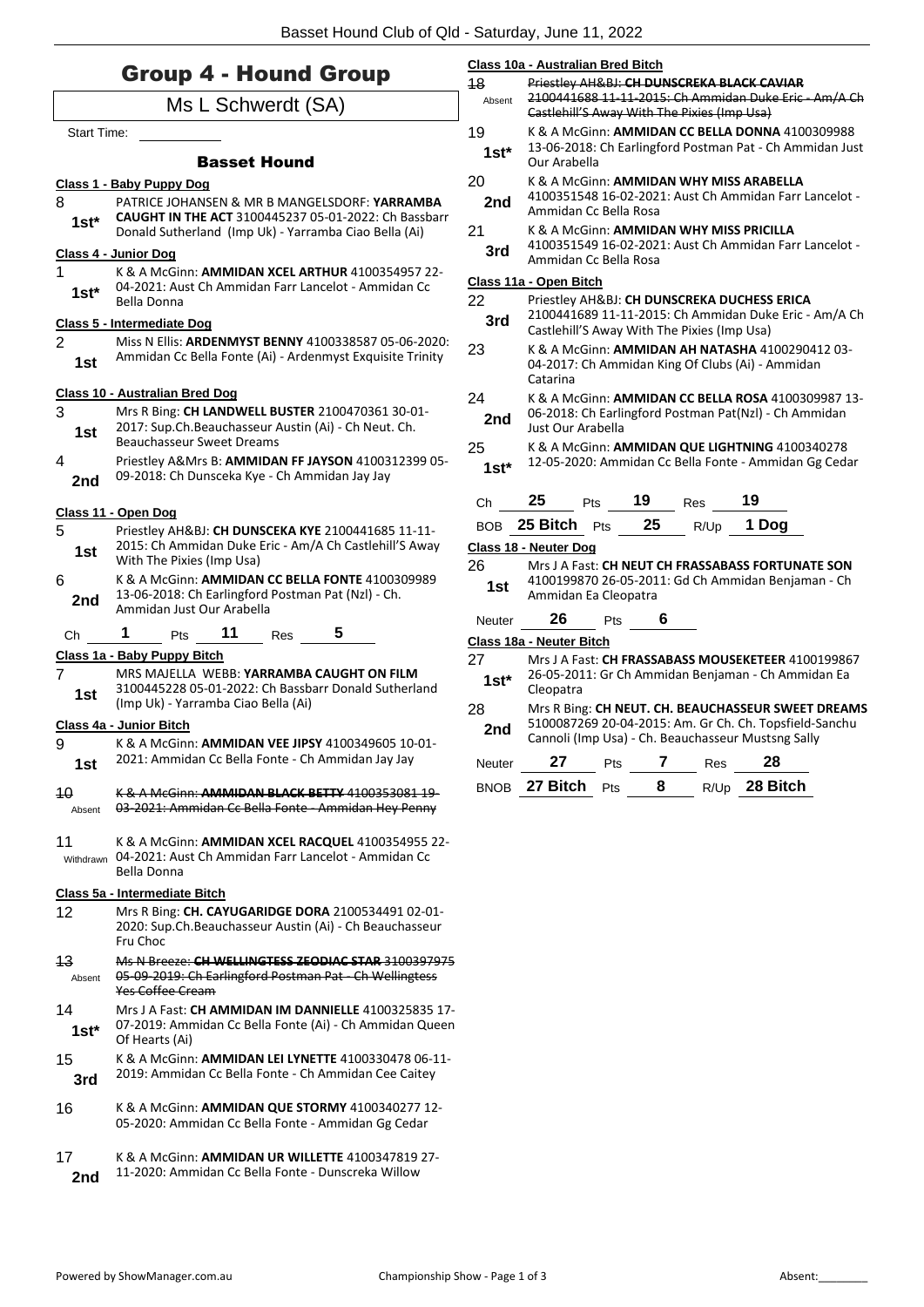# Group 4 - Specials

| Best    | 25 | <b>Basset Hound</b>                                                  |
|---------|----|----------------------------------------------------------------------|
| Pts: 25 |    | K & A McGinn: AMMIDAN QUE LIGHTNING                                  |
| R/Up    | 1  | <b>Basset Hound</b>                                                  |
| Pts: 15 |    | K & A McGinn: AMMIDAN XCEL ARTHUR                                    |
| Baby    | 8  | <b>Basset Hound</b><br>PATRICE JOHANSEN & MR B MANGELSDORF: YARRAMBA |
|         |    | CAUGHT IN THE ACT                                                    |
| Junior  | 1  | <b>Basset Hound</b><br>K & A McGinn: AMMIDAN XCEL ARTHUR             |
| Inter   | 14 | <b>Basset Hound</b><br>Mrs J A Fast: Ch Ammidan Im Dannielle         |
| Aus Br  | 19 | <b>Basset Hound</b><br>K & A McGinn: AMMIDAN CC BELLA DONNA          |
| Open    | 25 | <b>Basset Hound</b><br>K & A McGinn: AMMIDAN QUE LIGHTNING           |

#### Neuter

| <b>Best</b> | 27  | <b>Basset Hound</b>                                |
|-------------|-----|----------------------------------------------------|
| Pts: 8      |     | Mrs J A Fast: Ch Frassabass Mouseketeer            |
| R/Up        | 28. | <b>Basset Hound</b>                                |
|             |     | Mrs R Bing: Ch Neut. Ch. Beauchasseur Sweet Dreams |
| Finish      |     | Absent                                             |